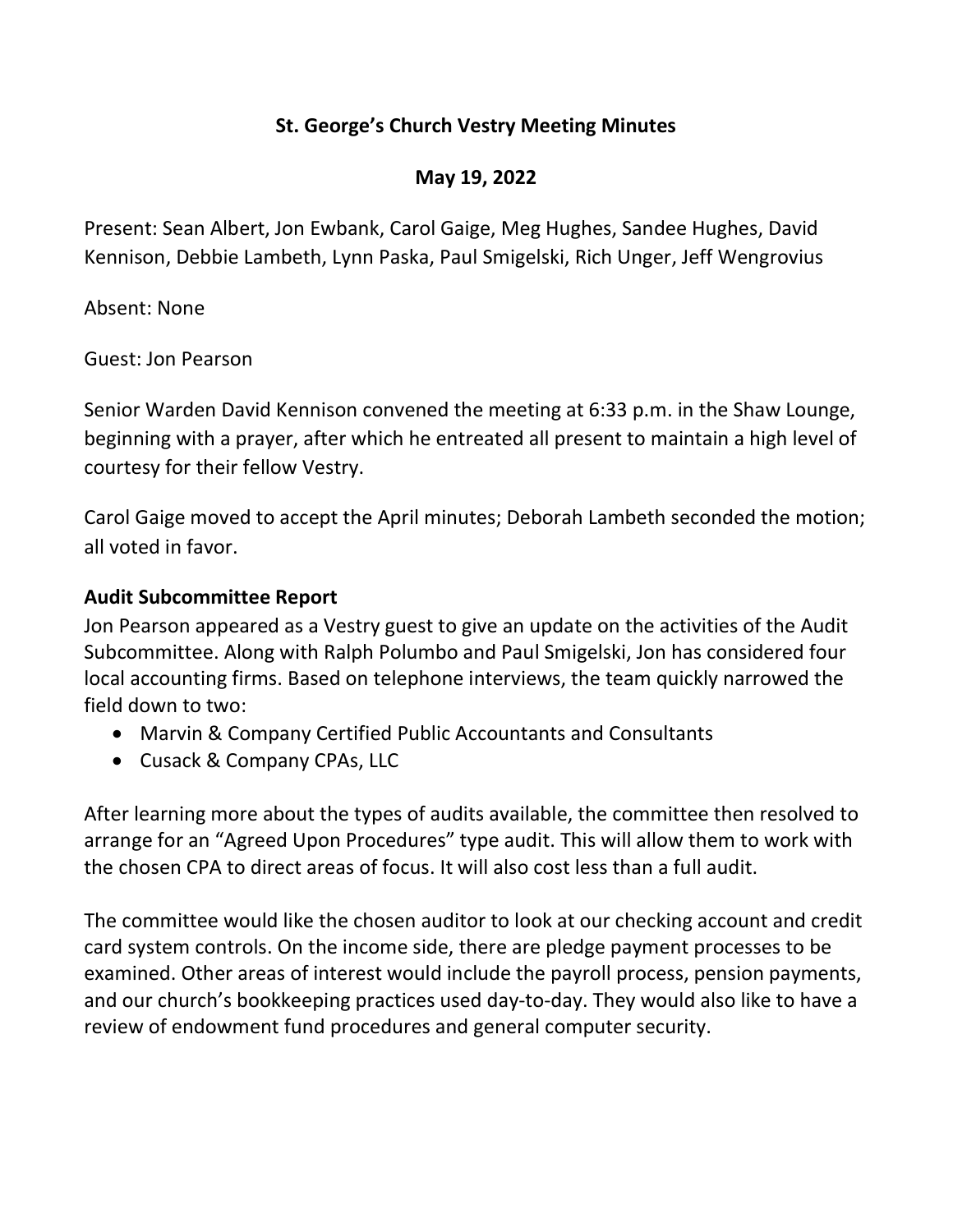Based on their research, the Audit Committee recommends Jason Marra of Cusack & Company CPAs, LLC. They are a well-established, good-sized firm that has had experience auditing other churches. Their fee estimate is \$2,500 - \$5,000.

Paul made a motion that we engage Cusack & Company for the audit. Lynn Paska seconded the motion. Ten Vestry members voted aye. Jeff Wengrovius, treasurer, abstained from voting.

The scheduling of the audit is not yet known, but could commence as early as June. Jon says it can be expected to take about four days of having the auditor in-house, and Jeff and Bob McCloskey should arrange to be present. Jeff stated that June was perhaps too soon, as he wants to assure that he and Bob know what to expect so they can be fully prepared. With summer vacations to be considered as well, it may be awhile until the timing is settled. Paul will keep Vestry apprised.

## Senior Warden's Report

## New Cleaners

On April 25, David and four others from Vestry (Sandee Hughes, Carol Gaige, Rich Unger, and Jeff Wengrovius) interviewed Debbie Rickson and Fred Ledger of Helping Hands Cleaning and reviewed with them the cleaning needs for our church, Great Hall, and Cranmer building. The husband and wife team quoted \$20 an hour (the same hourly rate we had been paying Liz Catala). They estimate needing 15 hours a week to complete the agreed-upon tasks. Not every chore needs to be done each week. David will break the work down into weekly/semi-weekly/monthly tasks, and proceed with contracting with Helping Hands.

# Supply Clergy

Our supply priest Fr. Richard Lehmann has been quite ill since Sunday, May 8. He is going to need surgery and cannot be expected to return to the altar before mid-August at the earliest.

Mtr. Lisa Schoonmaker celebrated the Mass on May 8. Unfortunately, she is not licensed in the Albany Diocese so she won't be able to replace Fr. Lehmann as our usual supply priest. David has been in touch with Diocesan Transition Minister Mtr. Elizabeth Papazoglakis about the situation. Even if Mtr. Lisa were to become licensed in the diocese, Mtr. Elizabeth warned, we should not count on having her as a steady supply priest. Because of a general shortage of supply clergy, the Standing Committee of the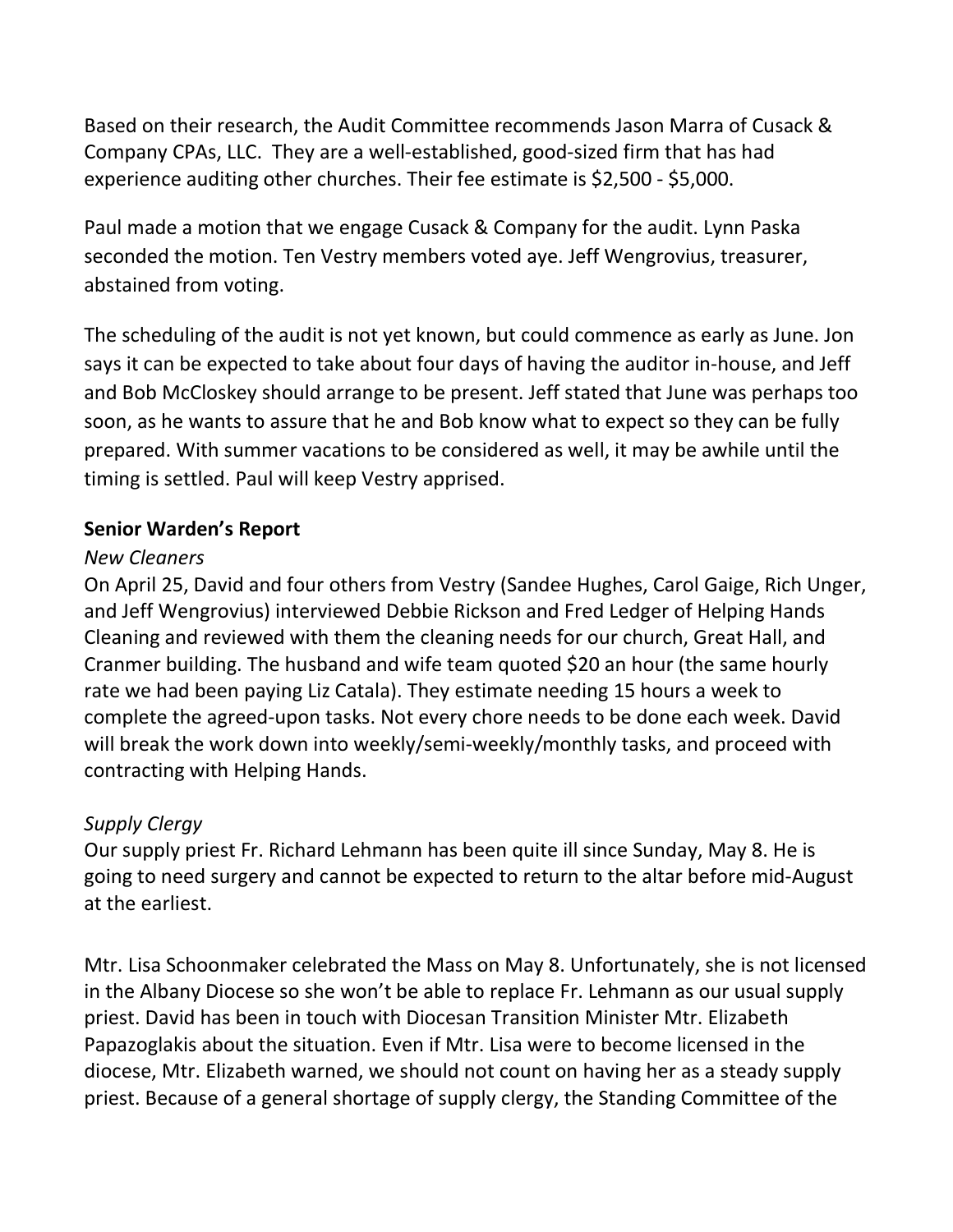diocese wants to break up long–term relationships such as we have had with Fr. Lehmann. No ruling has been instituted yet, but if the Standing Committee succeeds, we might have to limit any single supply priest to serving twice monthly, with the remaining Sundays to be handled by a different supply priest or featuring Morning Prayer.

In lieu of relying on supply clergy, we have options such as installing an interim rector or hiring Fr. Lehmann as an associate priest. David reviewed the pros and cons of each scenario in an executive session. Vestry understands the difficulties David is facing in booking celebrants for Sunday worship. Currently, our tentative schedule for the next several weeks is as follows:

- May 22-Morning Prayer
- May 26, Ascension Day—Fr. Thomas Pettigrew (including baptism of Tucker Devis Ceci)
- May 29-Morning Prayer
- June 5, Pentecost—Morning Prayer
- June 12, Trinity Sunday—Unknown
- June 19, Corpus Christi—Unknown

# Diocese News

Diocesan Convention will take place June 3-5. David and Anne Kennison and Bob Paska will attend.

David announced that Dr. Brian Taylor, our music director, has been nominated by Dean Leander Harding to sit on the Cathedral's Great Chapter. David will second his nomination at the Convention.

# Rental of Great Hall Space

Rich Unger, in response to a suggestion that we lease rooms in the Great Hall to local businesses, used a tape measure to determine that the building has nearly 3,000 sq ft of rentable space on the second floor (not including stairwells, bathrooms, hallways, and the chapel). David will get this information to Karen Zalewski-Wildzunas, a commercial realtor, to gauge her client's interest.

# Refrigerator Status

Rich and David have been studying the matter of whether to move the residential-type refrigerator from the vacant sexton's apartment to the Great Hall kitchen for use. The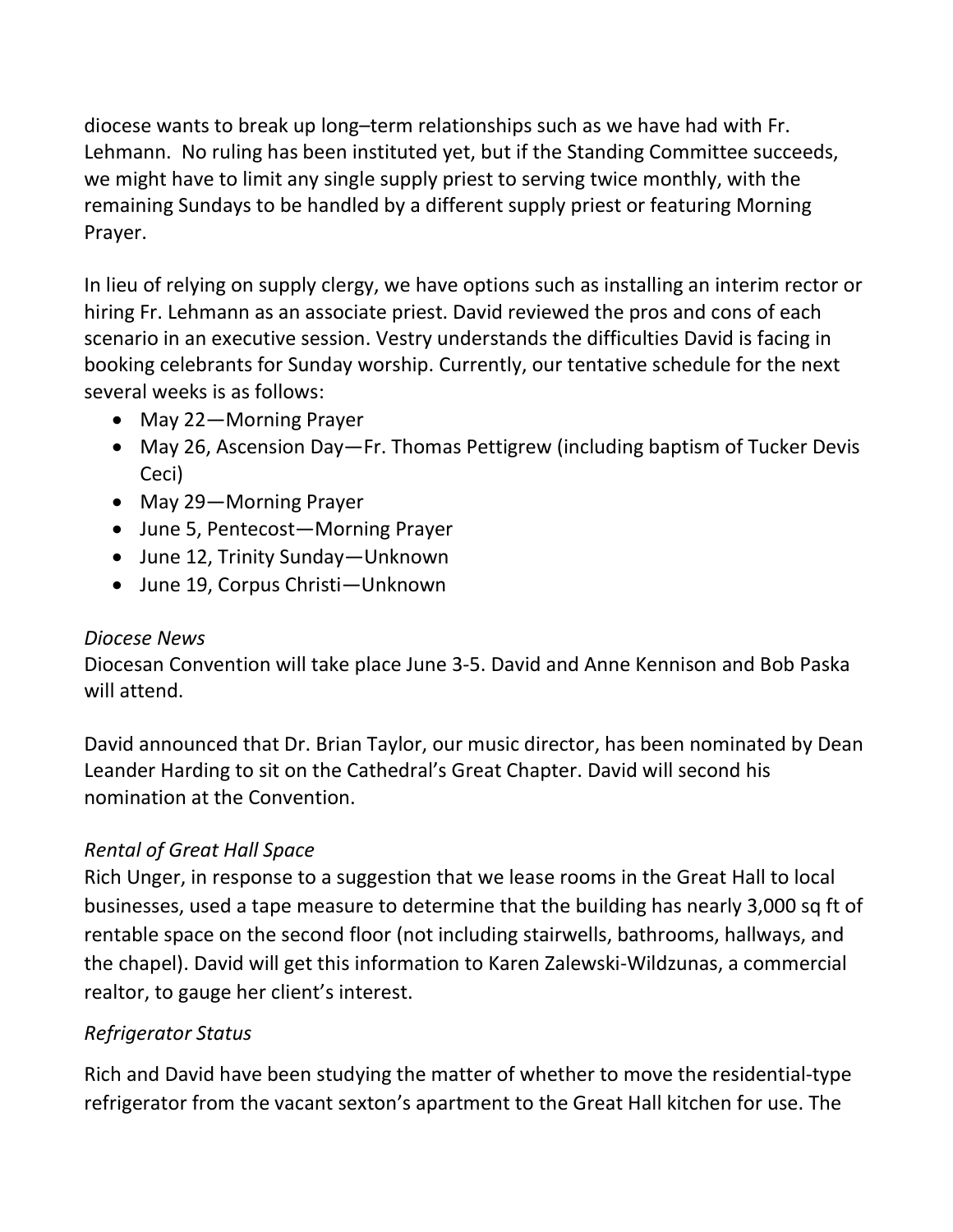thinking was that it would be cheaper to run than the large commercial unit in the kitchen. The conclusion of their investigation was that we could theoretically save between \$9 and \$10 a month, but that there would be intervals where we would still need to run the large commercial refrigerator in any case. Vestry agreed that it wasn't worth moving the smaller refrigerator. Rich noted that one other strategy to support optimum use of the large fridge would be to store bottled water or other commonly used staples in there. The unit is designed to work most efficiently when three-fourths full.

# Junior Warden's Report

Jon Ewbank's report consisted of a lengthy list of pending repairs and maintenance projects. He has more free time now that tax season is over, and will endeavor to get started on some of the work.

# Treasurer's Report

Jeff Wengrovius offered his usual overview and remains cautiously optimistic about keeping the budget balanced. However, he strongly recommends that we reinstitute the practice of passing the collection plate. On St. George's Day this was successful in garnering contributions from visitors.

In response to concerns over the adequacy of the Hospitality budget, Jeff and Bob McCloskey completed a review of hospitality income and expenses for the five years prior to the Covid lockdown. They found that coffee hour expenses (no food, just coffee and creamer, etc.) were \$160 a year, which was offset by about \$100 a year in donations.

For Hospitality (luncheons, dinners, etc.) expenditures were \$253 a year, and there was no income related to that budget line. Jeff acknowledged that inflation has changed the picture somewhat, but asserted that the 2022 hospitality budget of \$500 was a good faith effort to keep expenditures in line with past history. Clearly, church-sponsored meals for the past several years have been heavily supplemented by personal donations of food.

Jeff also alerted Vestry to some improvements that have been made in the financial spreadsheet: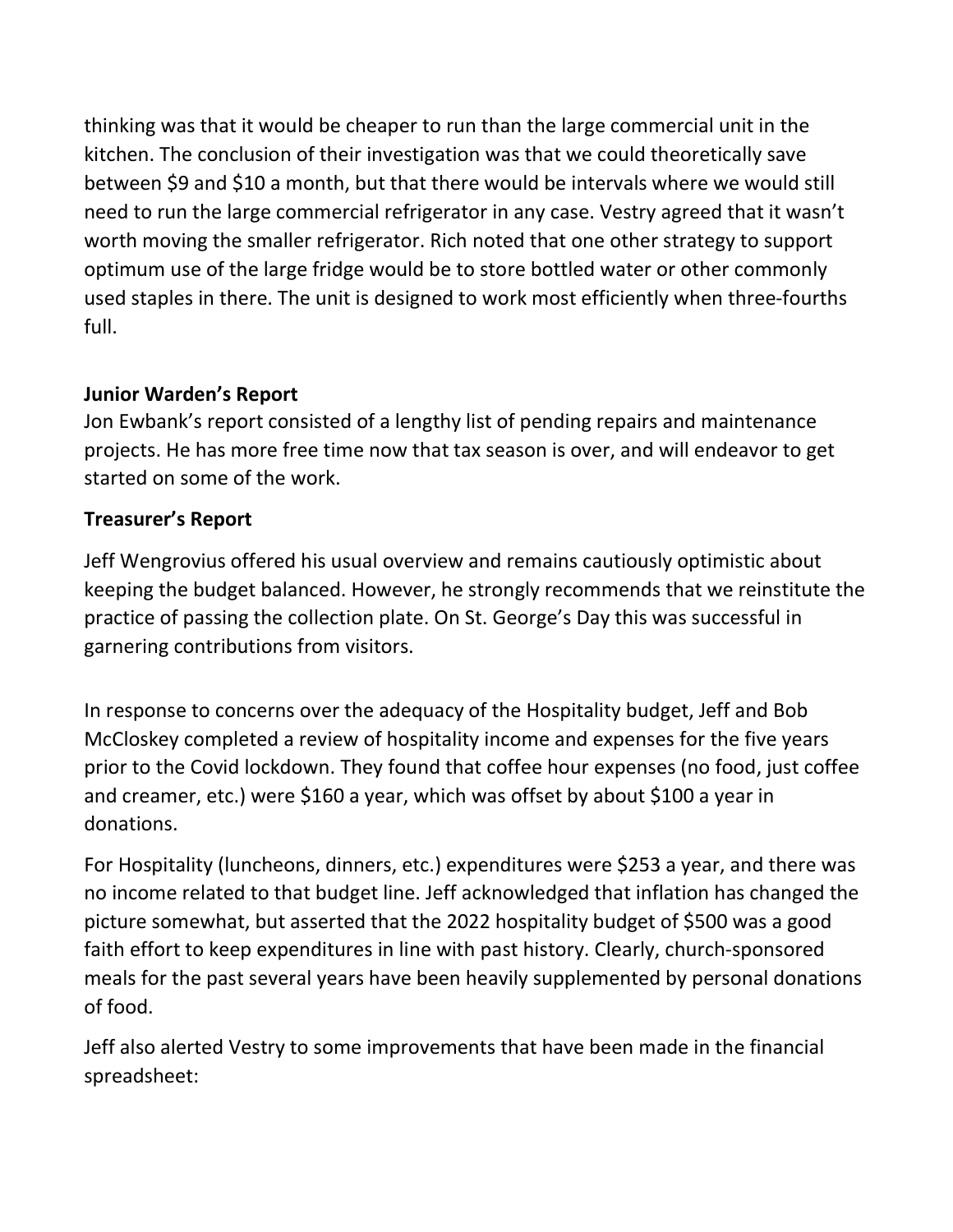- Credit card log added. All credit card charges are linked to the budget expense line items via the comment box.
- Ministry net budget section added. Shows current budget status for gardens, hospitality, and altar guild inclusive of contributed income.
- New section being prepared to show monthly reconciliation of expenses, income versus our TrustCo bank balance.

# Community Liaison Report

Rich Unger's report listed three Stockade Neighborhood Association on the books between now and autumn:

- Stockade Neighborhood Sidewalk Sale June 4
- Annual Stockade Art Show September 10
- Semi-annual Stockade Walkabout (selected home open houses) September 24

# Garden Ministry/Book Club

Meg Hughes thanked all involved in the demolition and removal of the Yellow Submarine parade float, including David Kennison, Paul Smigelski, Sean Albert, Bob Paska, Jon Pearson, Rich and Suzy Unger, Lisa Schoonmaker, and Bob McCloskey.

Rosemary Pannone is paying the church \$400 for the underlying trailer and will retrieve it this coming Saturday. Garden Ministry will be ordering a truckload of mulch that will be delivered to the newly cleared space.

## Book Club

The church book club met May 15 to discuss "Harlem Shuffle" by Colson Whitehead. Our next selection is "The Book of Hope: A Survival Guide for Trying Times" by respected British anthropologist Jane Goodall. Joyce Cockerham selected the title and will lead the discussion on July 17.

## Hospitality Committee

Sandee Hughes noted that the brunch menu for St. George's Day was donated by parishioners. She thanked Barb Wengrovius and Meg Hughes for preparing a spiral ham, egg bake casseroles, and homemade biscuits. She also appreciated Kevin Decker's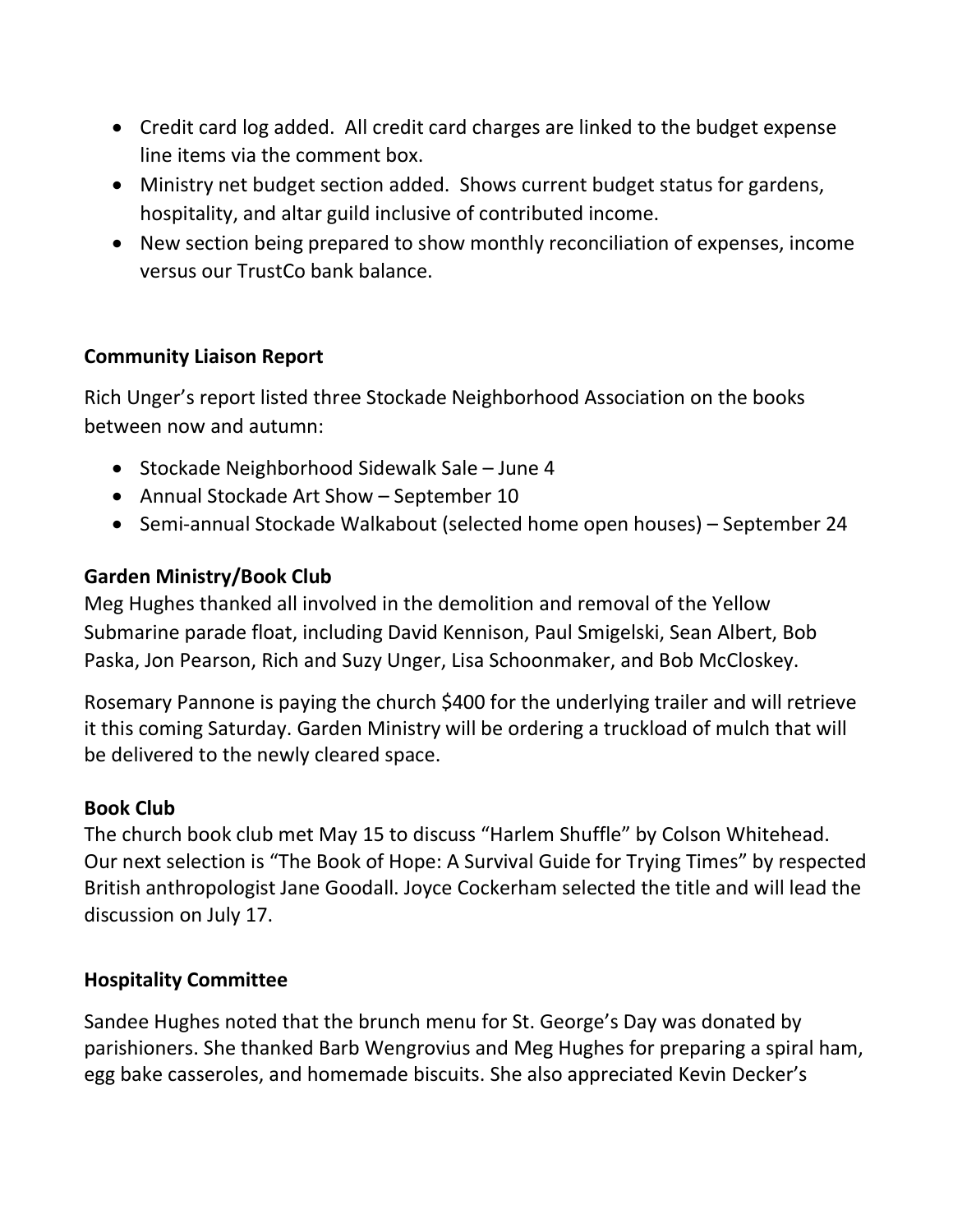Coronation Chicken, and vigorous cleanup efforts led by Mother Lisa, as well as Barb and Jeff Wengrovius and many other helping hands.

The next hospitality event will be on June 5, when parishioners will be invited to a coffee hour forum on the rector search. It will also be Pentecost. Sandee and Meg recommend that we serve egg bakes (there are two casseroles leftover from St. George's Day in the freezer) along with homemade shortcake biscuits topped with strawberries and whipped cream. Sandee is also willing to contribute a coffee cake. The only church outlay would be for strawberries and cream for whipping.

## Communications

Lynn Paska commented that pictures are up on the website for Easter, St. George's Day, and the May 14 work party to tear down the Yellow Submarine parade float.

June 3 is the next deadline for the Georgian Report.

## Archives

Sean Albert had a brief work session with Bob Paska, Debbie Lambeth on May 14 to tidy the Archives Room. They have had trouble opening the windows in the archives room so are looking for a different workspace for summer meetings. The architectural plans still need a permanent home and digitization.

# **Outreach**

## Brownies for St. Joseph's Place

Paul Smigelski and Alice Polumbo have been cooperating on an outreach project to furnish St. Joseph's Place with 13 dozen brownies baked by church members. Brownies are due to the Great Hall kitchen on May 22.

## YWCA

Alice is also in touch with the YWCA, which would appreciate receiving gently-used bedding and any type of baby supplies. We should consider creating a space in the back of the church to accept such items.

**SiCM**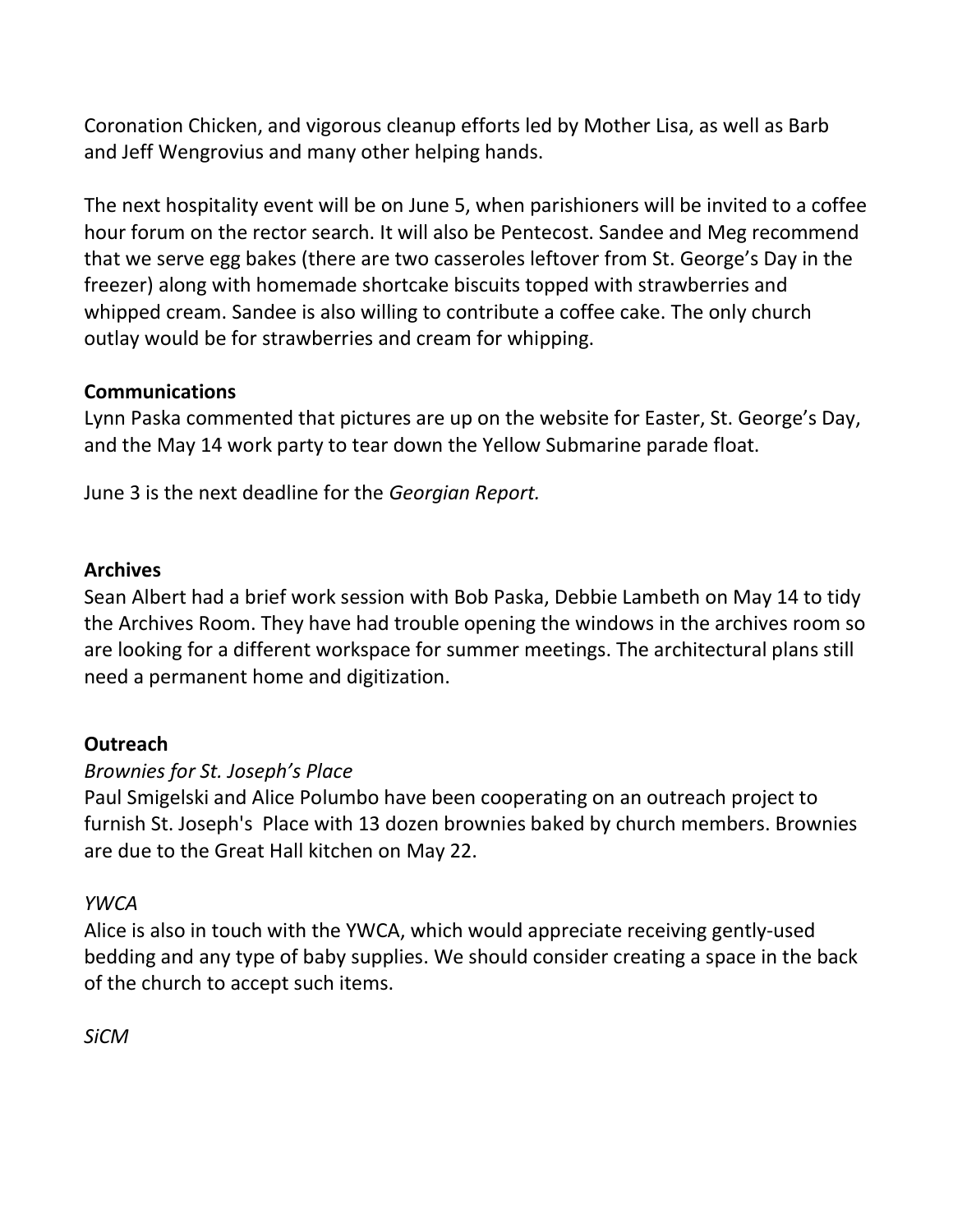Support for the SiCM food pantry is ongoing (880 pounds year to date). Next collection is June 5. We anticipate getting a call from SiCM soon regarding their summer lunch program.

## Events on Hold

Brian Taylor's "Outreach on Tap" continues to be on hold and the Choral Evensong scheduled for Sunday, May 15 was cancelled due to Covid exposures. Half of the offering from this service was to go to the YWCA for its continued ministry. We are looking to reschedule the YWCA benefit for the Thanksgiving Evensong.

## Next Donation Focus

In addition to the YWCA initiative mentioned above, perhaps the church can repeat a school supply drive with the Boys and Girls Club.

## Pastoral Care

Jim Wingate and Ann Duff recently brought communion to Helen Parker, Homer Kerr, Aileen Smith-Caruso, and Charlie Stamm. Jim also planned to get cards out to some parishioners recently diagnosed with Covid, and possibly to visit Fr. Lehmann at Ellis Hospital.

## New Business

# Hospitality Budget Process

Paul led a discussion regarding an informal review he conducted of unresolved hospitality budget questions. Paul's inquiries and findings were meant to clear up uncertainty by Sandee and other ministry leaders and to help build a framework for future ministry budgeting. All are eager to have a clearcut process that not only serves the current Vestry, but will easily be handed off to those who succeed us in our roles.

There was no vote taken nor any recriminations for anything that has occurred. Paul noted that one possibility for restoring spent revenue to the Hospitality line would be to "back out" the \$86.46 reimbursement to Brian Taylor for coffee pot replacements and apply that expense to a different line item, such as equipment replacement. It is agreed that, going forward, if such reimbursements are requested, any impacted ministry leaders should be consulted before the money is extracted from their line item. We appreciate that, per Jeff's report, going forward we will clearly be able to see where targeted donations (such as when Nancy Angus sponsored the Paschal candle) are